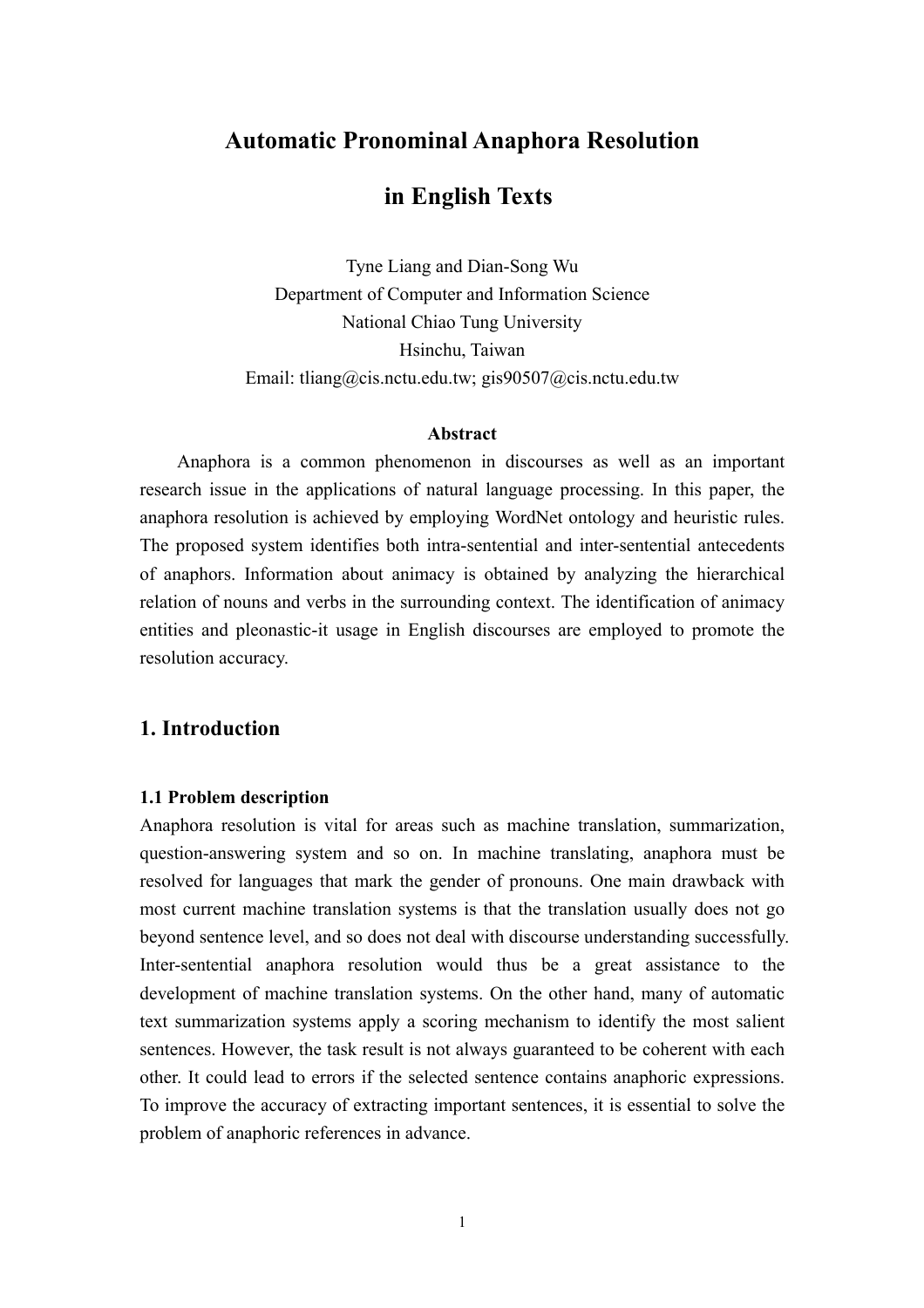Pronominal anaphora is the most common phenomenon which the pronouns are substituted with previous mentioned entities. This type of anaphora can be further divided into four subclasses, namely,

Nominative: {he, she, it, they}

Reflexive: {himself, herself, itself, themselves}

Possessive: {his, her, its, their}

Objective: {him, her, it, them}

However, the usage of "it" can also be a non-anaphoric expression which does not refer to any items mentioned before and is called expletive or pleonastic-it [Lappin and Leass, 94]. Although pleonastic pronouns are not considered anaphoric since they do not have an antecedent to refer to, yet recognizing such occurrences is essential during anaphora resolution. In [Mitkov, 01], the non-anaphoric pronouns are in average of 14.2% from a corpus of 28,272 words.

Definite noun phrase anaphora occurs in the situation that the antecedent is referred by a general concept entity. The general concept entity can be a semantically close phrase such as synonyms or superordinates of the antecedent [Mitkov, 99]. The word *one* has a number of different uses apart from counting. One of the important functions is as an anaphoric form. For example:

Mike has a white shirt and Jane has a red one.

Intra-sentential anaphora means that the anaphor and the corresponding antecedent occur in the same sentence. Inter-sentential anaphora is where the antecedent occurs in a sentence prior to the sentence with the anaphor. In [Lappin and Leass, 94], there are 15.9% of Inter-sentential cases and 84.1% Intra-sentential cases in their testing result. In the report of [Mitkov, 01], there are 33.4% of Inter-sentential cases and 66.6% Intra-sentential cases.

### **1.2 Related works**

Traditionally, anaphora resolution systems rely on syntactic, semantic or pragmatic clues to identify the antecedent of an anaphor. Hobbs' algorithm [Hobbs, 76] is the first syntax-oriented method presented in this research domain. From the result of syntactic tree, they check the number and gender agreement between antecedent candidates and a specified pronoun. In RAP (Resolution of Anaphora Procedure) proposed by Lappin and Leass [94], the algorithm applies to the syntactic representations generated by McCord's Slot Grammar parser, and relies on salience measures derived from syntactic structure. It does not make use of semantic information or real world knowledge in choosing among the candidates. A modified version of RAP system is proposed by [Kennedy and Boguraev, 96]. It depends only on part-of-speech tagging with a shallow syntactic parse indicating grammatical role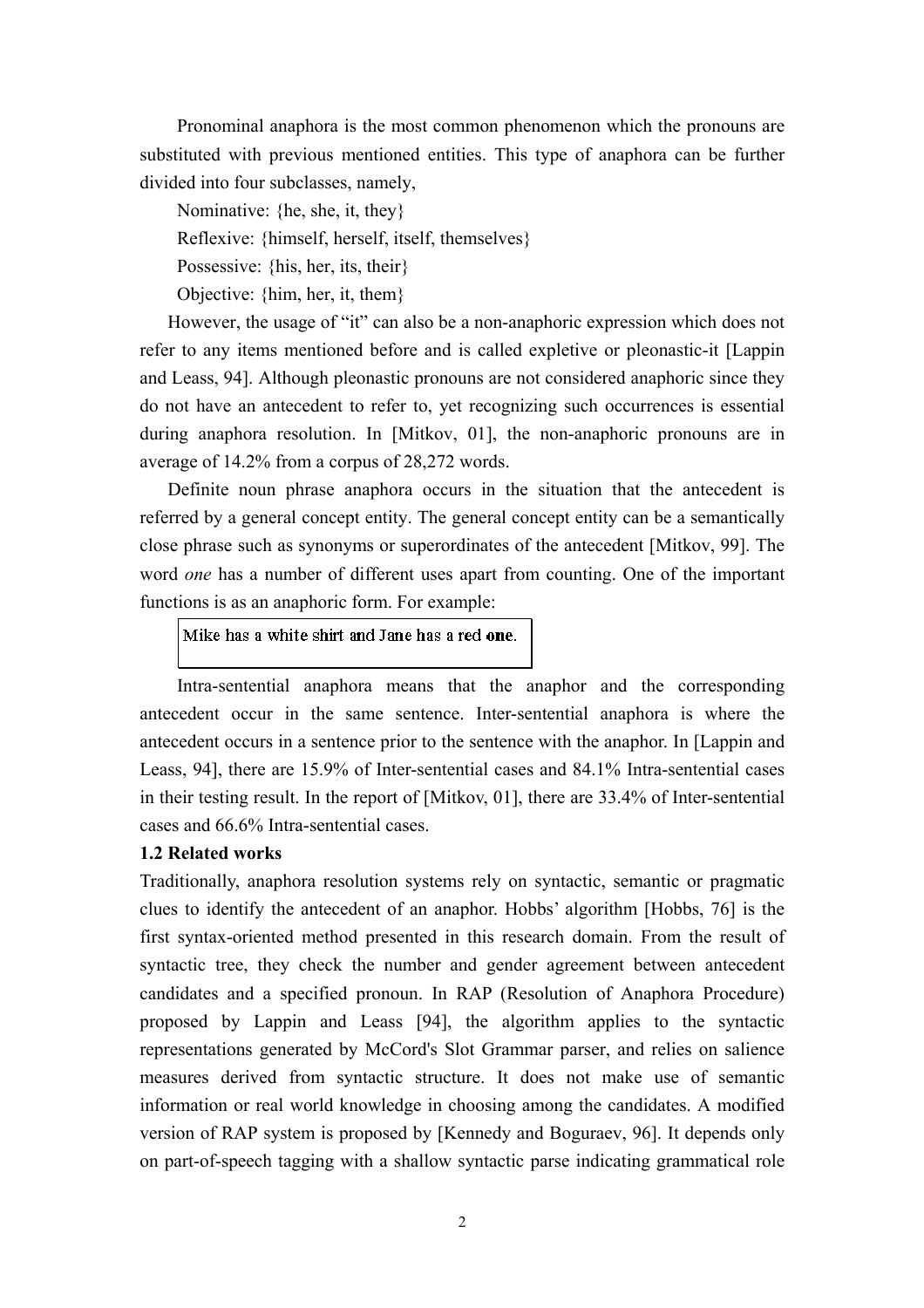of NPs and containment in an adjunct or noun phrase.

In [Cardie et al., 99], they treated coreference as a clustering task. Then a distance metric function was used to decide whether these two noun phrases are similar or not. In [Denber, 98], an algorithm called Anaphora Matcher (AM) is implemented to handle inter-sentential anaphora over a two-sentence context. It uses information about the sentence as well as real world semantic knowledge obtained from outer sources. The lexical database system WordNet is utilized to acquire the semantic clues about the words in the input sentences. He declared that most anaphora does not refer back more than one sentence in any case. Thus a two-sentence "window size" is sufficient for anaphora resolution in the domain of image queries.

A statistical approach was introduced by [Dagan and Itai, 90], in which the corpus information was used to disambiguate pronouns. It is an alternative solution to the syntactical dependent constraints knowledge. Their experiment makes an attempt to resolve references of the pronoun "it" in sentences randomly selected from the corpus. The model uses a statistical feature of the co-occurence patterns obtained from the corpus to find out the antecedent. The antecedent candidate with the highest frequency in the co-occurence patterns are selected to match the anaphor.

A knowledge-poor approach is proposed by [Mitkov, 98], it can also be applied to different languages (English, Polish, and Arabic). The main components of this method are so-called "antecedent indicators" which are used for assigning scores (2, 1, 0, -1) against each candidate noun phrases. They play a decisive role in tracking down the antecedent from a set of possible candidates. CogNIAC (COGnition eNIAC) [Baldwin, 97] is a system developed at the University of Pennsylvania to resolve pronouns with limited knowledge and linguistic resources. It presents a high precision pronoun resolution system that is capable of greater than 90% precision with 60% recall for some pronouns. [Mitkov, 02] presented a new, advanced and completely revamped version of Mitkov's knowledge-poor approach to pronoun resolution. In contrast to most anaphora resolution approaches, the system MARS, operates in fully automatic mode. The three new indicators that were included in MARS are Boost Pronoun, Syntactic Parallelism and Frequent Candidates.

In [Mitkov, 01], they proposed an evaluation environment for comparing anaphora resolution algorithms which is illustrated by presenting the results of the comparative evaluation on the basis of several evaluation measures. Their testing corpus contains 28,272 words, with 19,305 noun phrases and 422 pronouns, out of which 362 are anaphoric expressions. The overall success rate calculated for the 422 pronouns found in the texts was 56.9% for Mitkov's method, 49.72% for Cogniac and 61.6% for Kennedy and Boguraev's method.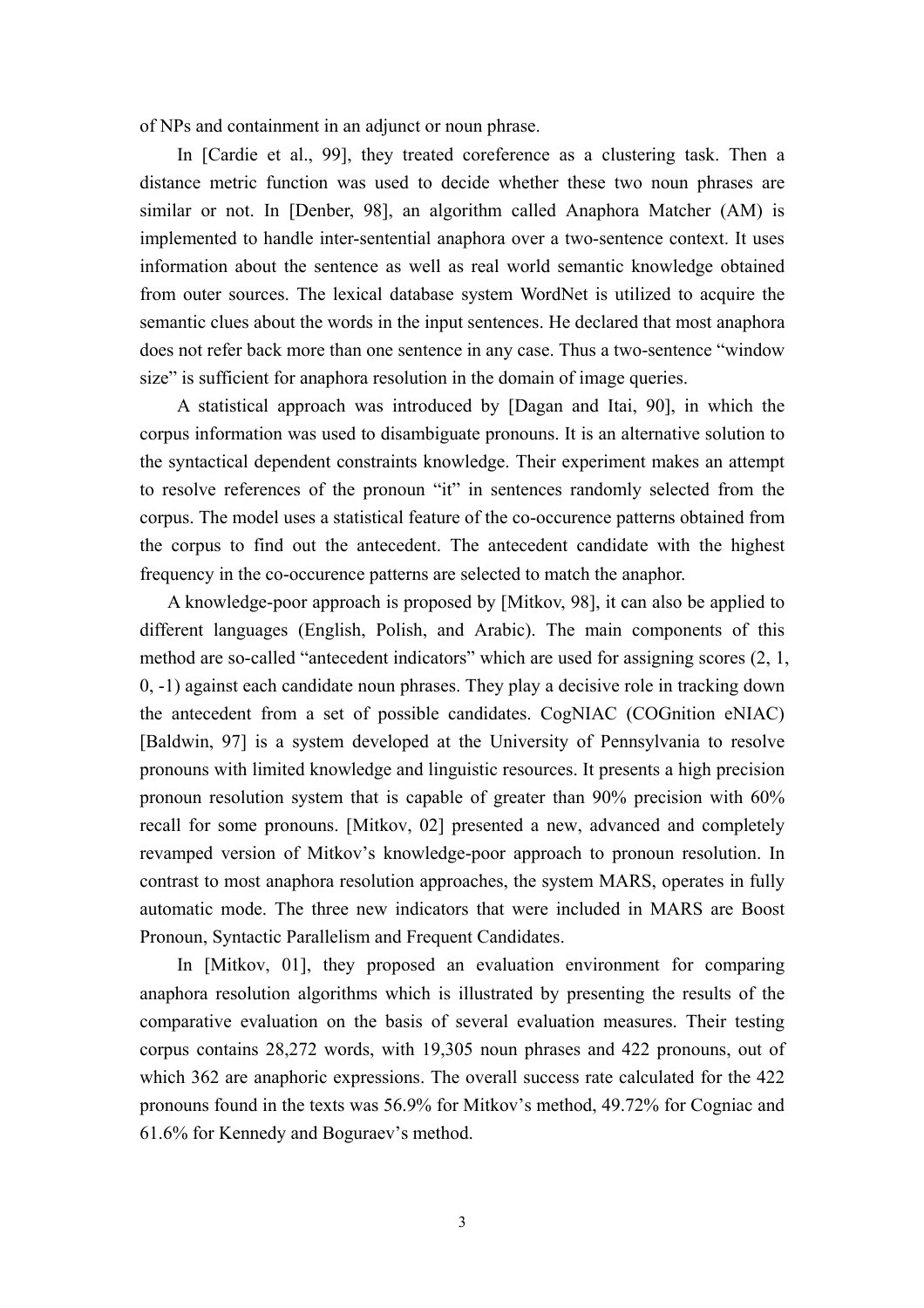## **2. System Architecture**

### **2.1 Proposed System Overview**



Figure 1: Architecture overview.

The procedure to identify antecedents is described as follows:

- 1. Each text is parsed into sentences and tagged by POS tagger. An internal representation data structure with essential information (such as sentence offset, word offset, word POS, base form, etc.) is stored.
- 2. Base noun phrases in each sentence will be identified by NP finder module and stored in a global data structure. Then the number agreement is implemented on the head noun. Testing capitalized nouns in the name gazetteer to find out the person names. The gender feature is attached to the name if it can be found uniquely in male or female class. In this phase, WordNet is also used to find out possible gender clues to increase resolution performance. The gender attribute is ignored to avoid the ambiguity while the noun can be masculine or feminine.
- 3. Anaphors are checked sequentially from the beginning of the first sentence. They are stored in the list with information of sentence offset and word offset in order. Then pleonastic-it is checked so that no further attempt for resolution is made.
- 4. The remaining noun phrases preceding the anaphor within predefined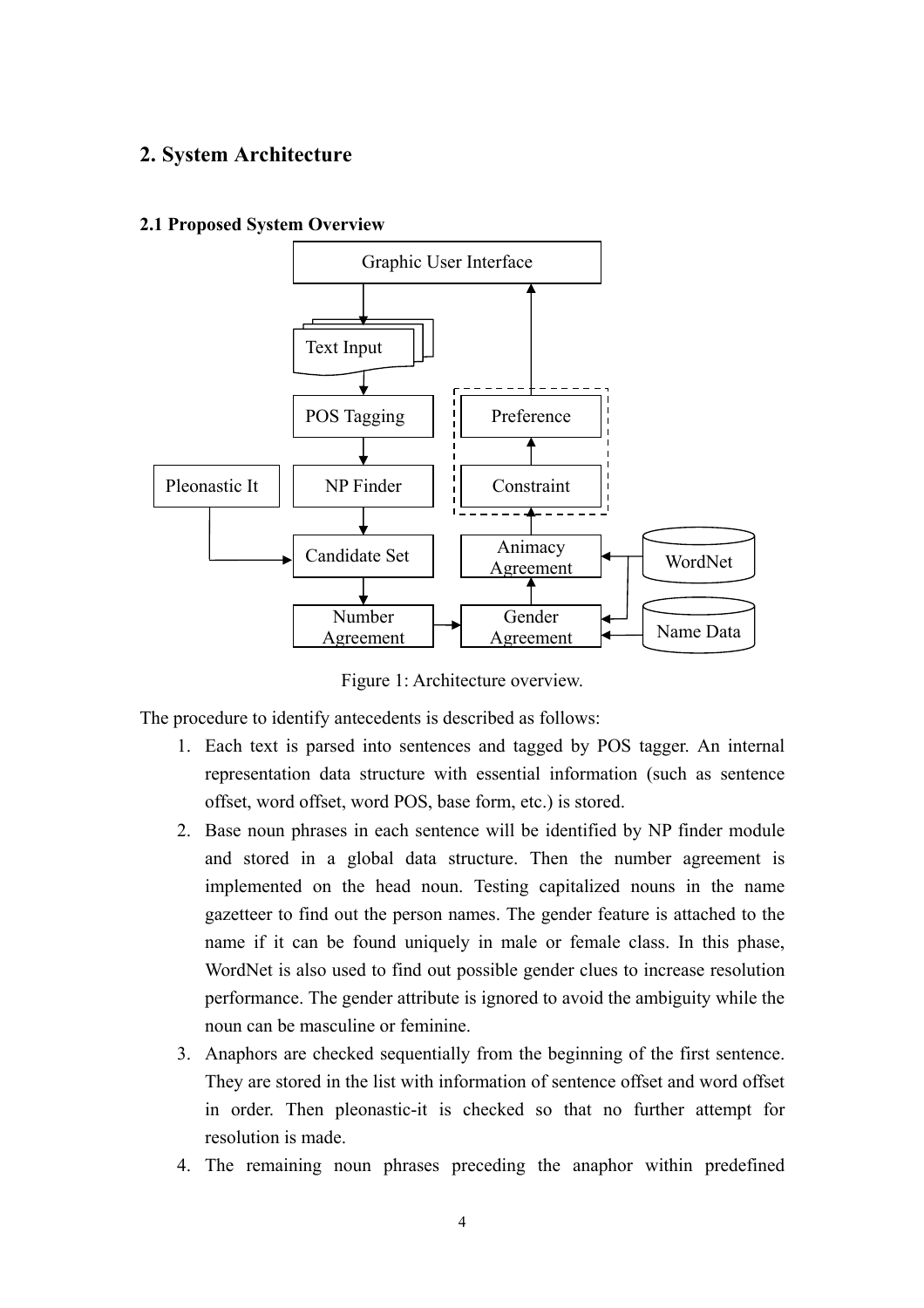window size are collected as antecedent candidates. Then the candidate set is furtherly filtered by the gender and animacy agreement.

5. The remaining candidates are evaluated by heuristic rules afterward. These rules can be classified into preference rules and constraint rules. A scoring equation (equation 1) is made to evaluate how likely a candidate will be selected as the antecedent.

$$
score(can,ana) = (\sum_{i} rule\_pre_i - \sum_{j} rule\_con_j) \times \prod_{k} agreement_k \qquad (1)
$$

where

*can*: each candidate noun phrase for the specified anaphor

*ana*: anaphor to be resolved

*rule prei*: the *i*th preference rule

*rule con<sub>i</sub>*: the *i*th constraint rule

 $agreement_k$ : denotes number agreement, gender agreement and animacy agreement

### **2.2 Main Components**

### **2.2.1 POS Tagging**

The TOSCA-ICLE tagger [Aarts et al., 97] was used for the lemmatization and tagging of English learner corpora. The TOSCA-ICLE tagset consists of 16 major wordclasses. These major wordclasses may further be specified by features for subclasses as well as for a variety of syntactic, semantic and morphological characteristics.

### **2.2.2 NP Finder**

According to part-of-speech result, the basic noun phrase patterns are found as follows:

base  $NP \rightarrow \text{modifier} + \text{head noun}$ 

modifier  $\rightarrow$   $\leq$  article| number| present participle| past participle |adjective| noun> In this paper, the proposed base noun phrase finder is implemented on the basis of a finite state machine (figure 2). Each state indicates a particular part-of-speech of a word. The arcs between states mean a word input from the sentence sequentially. If a word sequence can be recognized from the initial state and ends in a final state, it is accepted as a base noun phrase with no recursion, otherwise rejected. An example of base noun phrase output is illustrated in figure 3.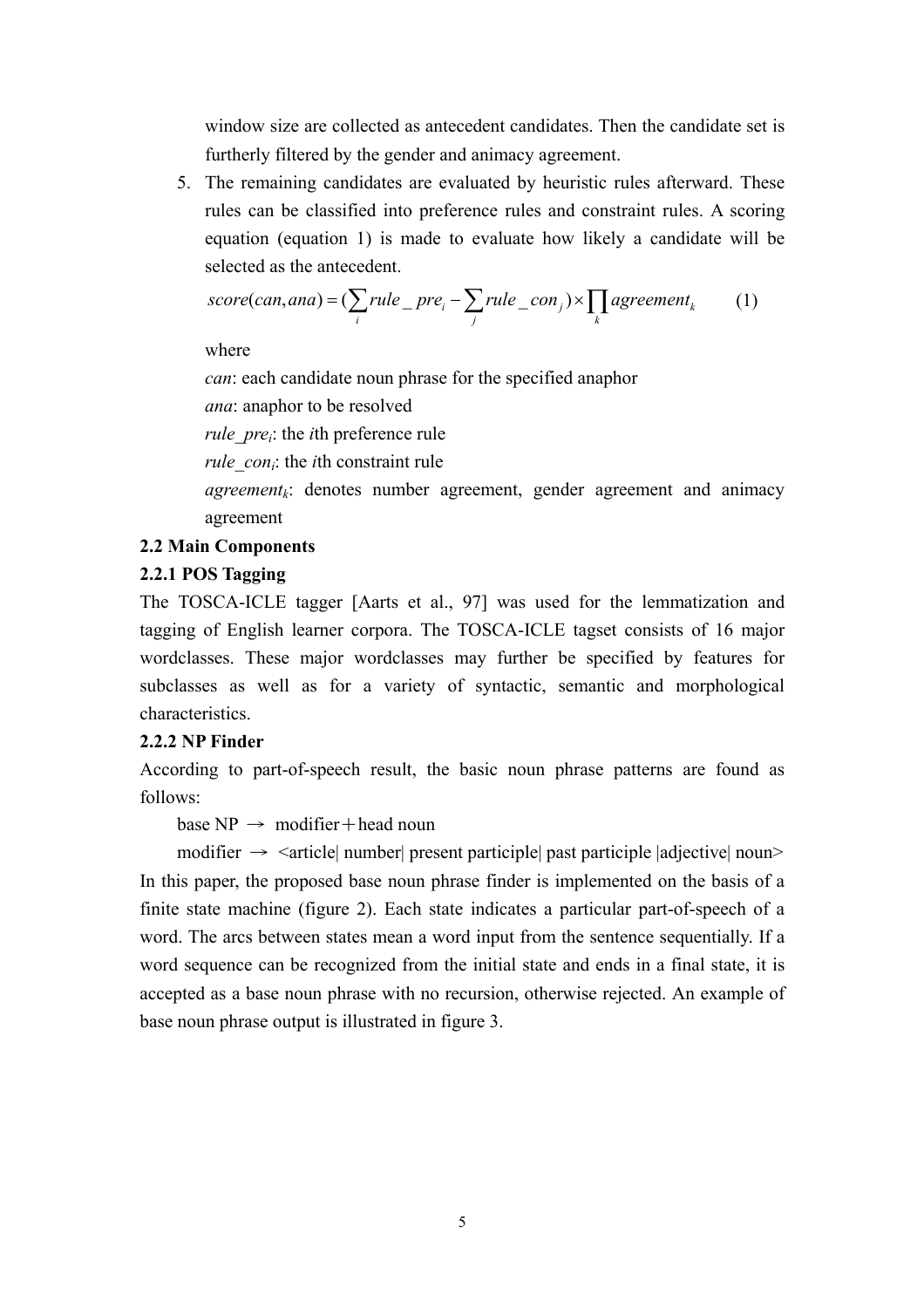

Figure 2: Finite state machine for a noun phrase.

The ministers agreed on a plan to boost screening at international departure points, bar travelers with SARS symptoms, and require health declaration forms for visitors **From affected countries.** 

Figure 3: An Example output of base noun phrase.

#### **2.2.3 Pleonastic-it Module**

The pleonastic-it module is used to filter out those semantic empty usage conditions which is essential for pronominal anaphora resolution. A pronoun it is said to be pleonastic when it is used in a discourse where the pronoun has no antecedent.

The usage of "pleonastic-it" can be classified into state reference and passive reference [Denber, 98]. State references are usually used for assertions about the weather or the time, and it is furtherly divided into meteorological references and temporal references.

Passive references consist of modal adjectives and cognitive verbs. The modal adjectives (**Modaladj**) like advisable, convenient, desirable, difficult, easy, economical, certain, etc. are specified. The set of modal adjectives is extended with their comparative and superlative forms. Cognitive verbs (**Cogv**), on the other hand, are like anticipate, assume, believe, expect, know, recommend, think, etc.

Most of "pleonastic-it" can be described as the following patterns:

- 1. It is **Modaladj** that **S**
- 2. It is **Modaladj** (for **NP**) to **VP**
- 3. It is **Cogv-ed** that **S**
- 4. It seems/appears/means/follows (that) **S**
- 5. **NP** makes/finds it **Modaladj** (for **NP**) to **VP**
- 6. It is time to **VP**
- 7. It is thanks to **NP** that **S**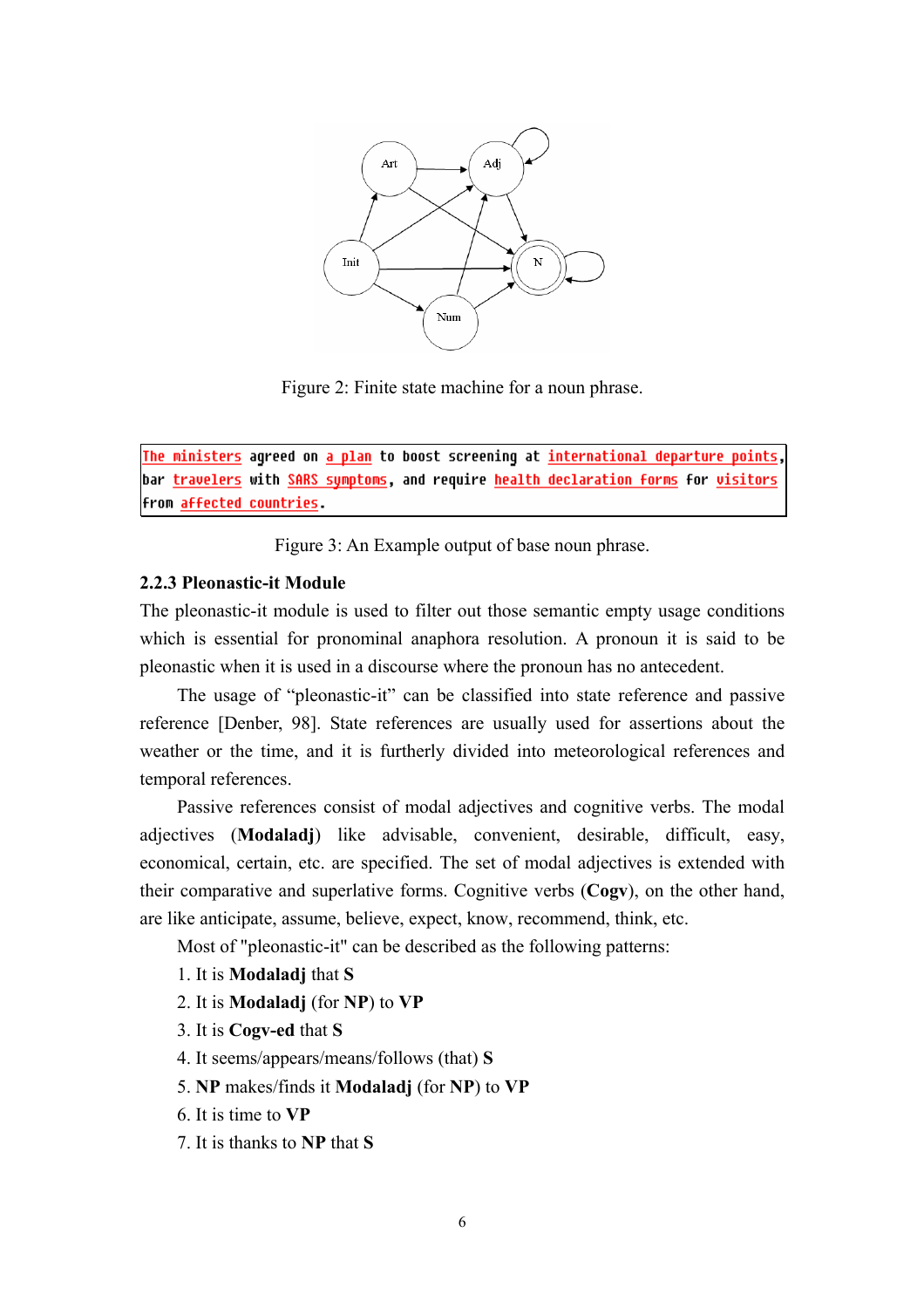#### **2.2.4 Number Agreement**

Number is the quantity that distinguishes between singular (one entity) and plural (numerous entities). It makes the process of deciding candidates easier since they must be consistent in number. With the output of tagger, all the noun phrases and pronouns are annotated with number (single or plural). For a specified pronoun, we can discard those noun phrases whose numbers differ from the pronoun.

#### **2.2.5 Gender Agreement**

Gender recognition process can deal with words that have gender features. To distinguish the gender information of a person, we collect an English first name list from (http://www.behindthename.com/) covering 5,661 male first name entries and 5,087 female ones. Besides, we employ some useful clues from WordNet result by using keyword search around the query result. These keywords can be divided into two classes:

Class Female= {feminine, female, woman, women}

Class Male= {masculine, male, man, men}

#### **2.2.6 Animacy Agreement**

Animacy denotes the living entities which can be referred by some gender-marked pronouns (he, she, him, her, his, hers, himself, herself) in texts. Conventionally, animate entities include people and animals. Since we can hardly obtain the property of animacy with respect to a noun phrase by its surface morphology, we make use of WordNet [Miller, 93] for the recognition of animate entities. In which a noun can only have a hypernym but many hyponyms (an opposite relation to hypernym). In the light of twenty-five unique beginners, we can observe that two of them can be taken as the representation of animacy. These two unique beginners are {animal, fauna} and {person, human being}. Since all the hyponyms inherit the properties from their hypernyms, the animacy of a noun can be achieved by making use of this hierarchical relation. However, a noun may have several senses with the change of different contexts. The output result with respect to a noun must be employed to resolve this problem. First of all, a threshold value t\_noun is defined (equation 2) as the ratio of the number of senses in animacy files to the number of total senses. This threshold value can be obtained by training on a corpus and the value is selected when the accuracy rate reaches the maximum.

$$
t\_noun = \frac{the\_number\_of\_senses\_in\_animacy\_files}{the\_total\_senses\_of\_the\_noun}
$$
 (2)

$$
t\_verb = \frac{the\_number\_of\_senses\_in\_animacy_{files}}{the\_total\_senses\_of\_the\_verb}
$$
(3)

$$
accuracy = \frac{the_number_of_{\text{}}of_{\text{}}=animacy_{\text{}}=mitities_{\text{}}=identified_{\text{}}=correctly}{the_{\text{}}total_{\text{}}=number_{\text{}}of_{\text{}}=animacy_{\text{}}=entities}
$$
(4)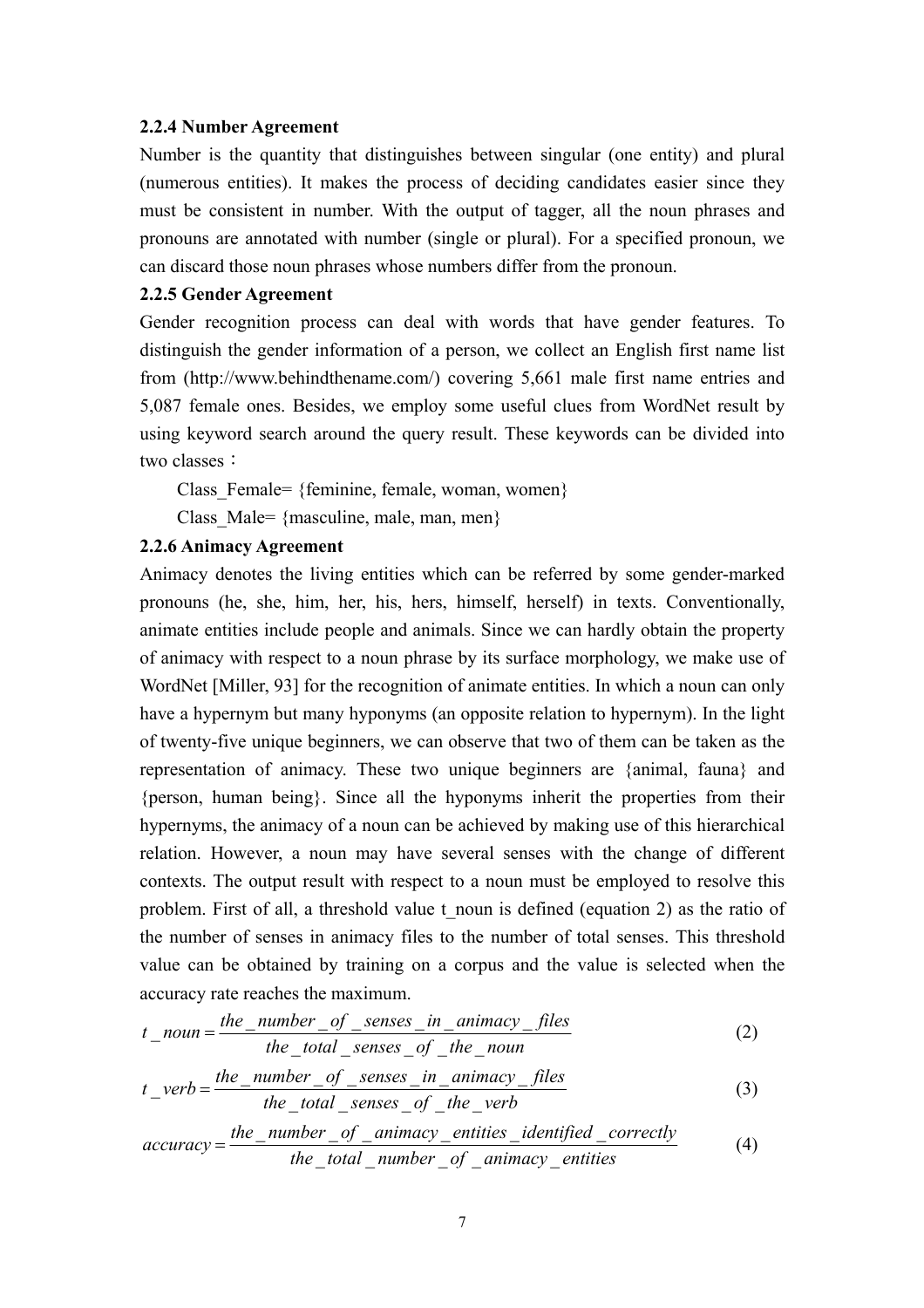Besides the utilization of noun hypernym relation, unique beginners of verbs are taken into consideration as well. These lexicographer files with respect to verb synsets are {cognition}, {communication}, {emotion}, and {social} (table 1). The sense of a verb, for example "read", varies from context to context as well. We can also define a threshold value t verb as the ratio of the number of senses in animacy files (table 1) to the number of total senses.

| Unique beginners | <b>Example of verb</b>       |  |  |
|------------------|------------------------------|--|--|
| ${cognition}$    | Think, analyze, judge        |  |  |
| {communication}  | Tell, ask, teach             |  |  |
| {emotion}        | Feel, love, fear             |  |  |
| $\{social\}$     | Participate, make, establish |  |  |

Table 1: Example of animate verb.

The training data from the Brown corpus consists of 10,134 words, 2,155 noun phrases, and 517 animacy entities. It shows that 24% of the noun phrases in the corpus refer to animacy entities whereas 76% of them refer to inanimacy ones. Threshold values can be obtained by training on the corpus and select the value when the accuracy rate (equation 4) reaches the maximum. Therefore t\_noun and t\_verb are achieved to be 0.8 and 0.9 respectively according to the observation in figure 4.



Figure 4: Thresholds of Animacy Entities.

The process of determining whether a noun phrase belong to animacy or not is described below: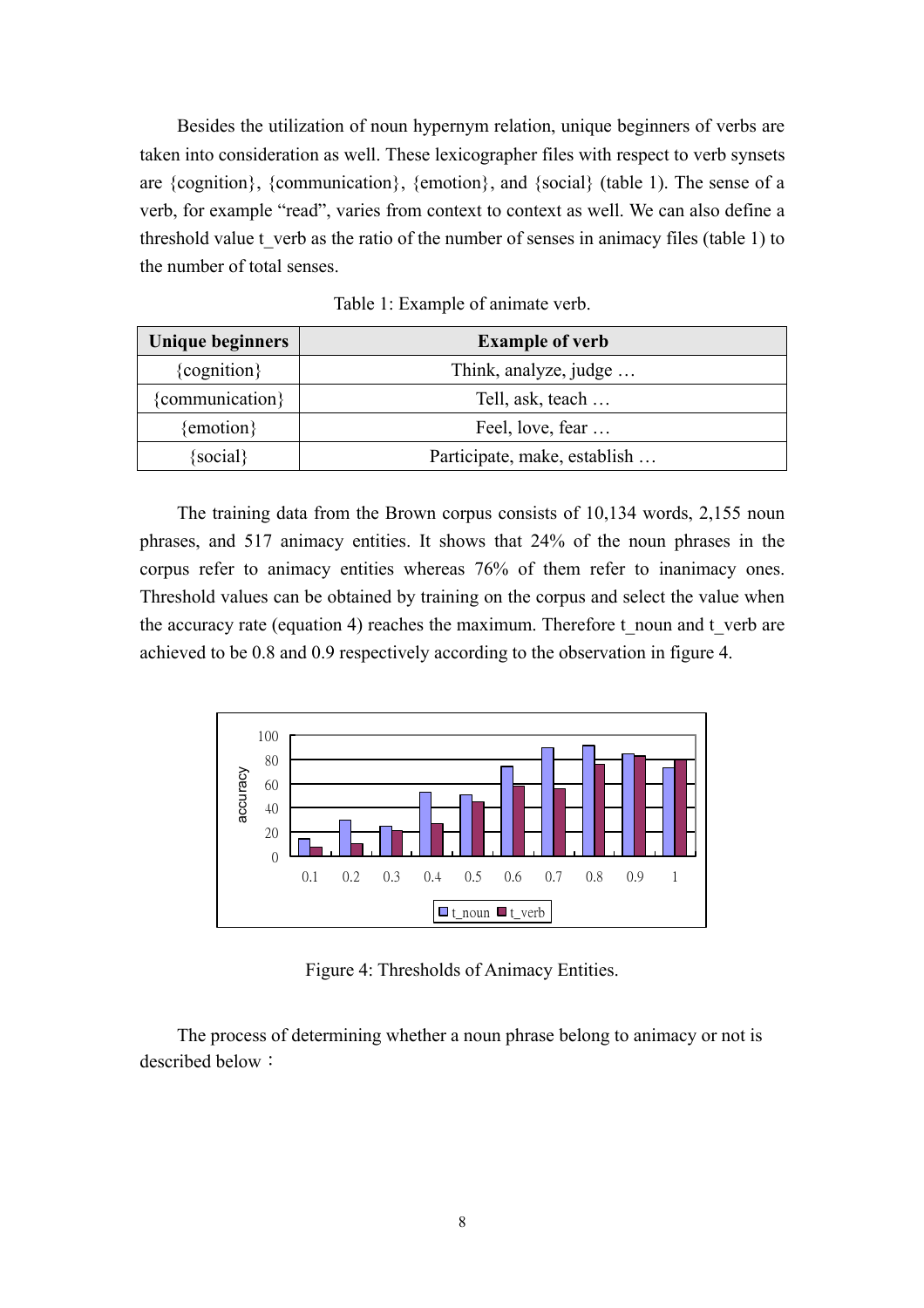

#### **2.2.7 Heuristic Rules**

### **I. Syntactic parallelism rule**

The syntactic parallelism could be an important clue while other constraints or preferences could not be employed to identify an unique unambiguous antecedent. It denotes the preference that correct antecedent has the same part-of-speech and grammatical function as the anaphor. The grammatical function of nouns can be subject, object or subject complement. The subject is the person, thing, concept or idea that is the topic of the sentence. The object is directly or indirectly affected by the nature of the verb. Words which follow verbs are not always direct or indirect objects. After a particular kind of verb, nouns remain in the subjective case. We call these subjective completions or subject complements.

For example:

**The security guard** took off **the uniform** after getting off duty.

**He** put **it** in the bottom of the closet.

The "**He**" (the subject) in the second sentence refers to "**The security guard**" which is also the subject of the first sentence. In the same way, the "**it**" refers to "**the uniform**" which is the object of the first sentence as well. Empirical evidence also shows that anaphors usually match their antecedents in their syntactic functions.

#### **II. Semantic parallelism rule**

This preference works with identifying collocation patterns in which anaphora took place. In this way, system can automatically identify semantic roles and employ them to select the most appropriate candidate. Collocation relations specify the relation between words that tend to co-occur in the same lexical contexts. It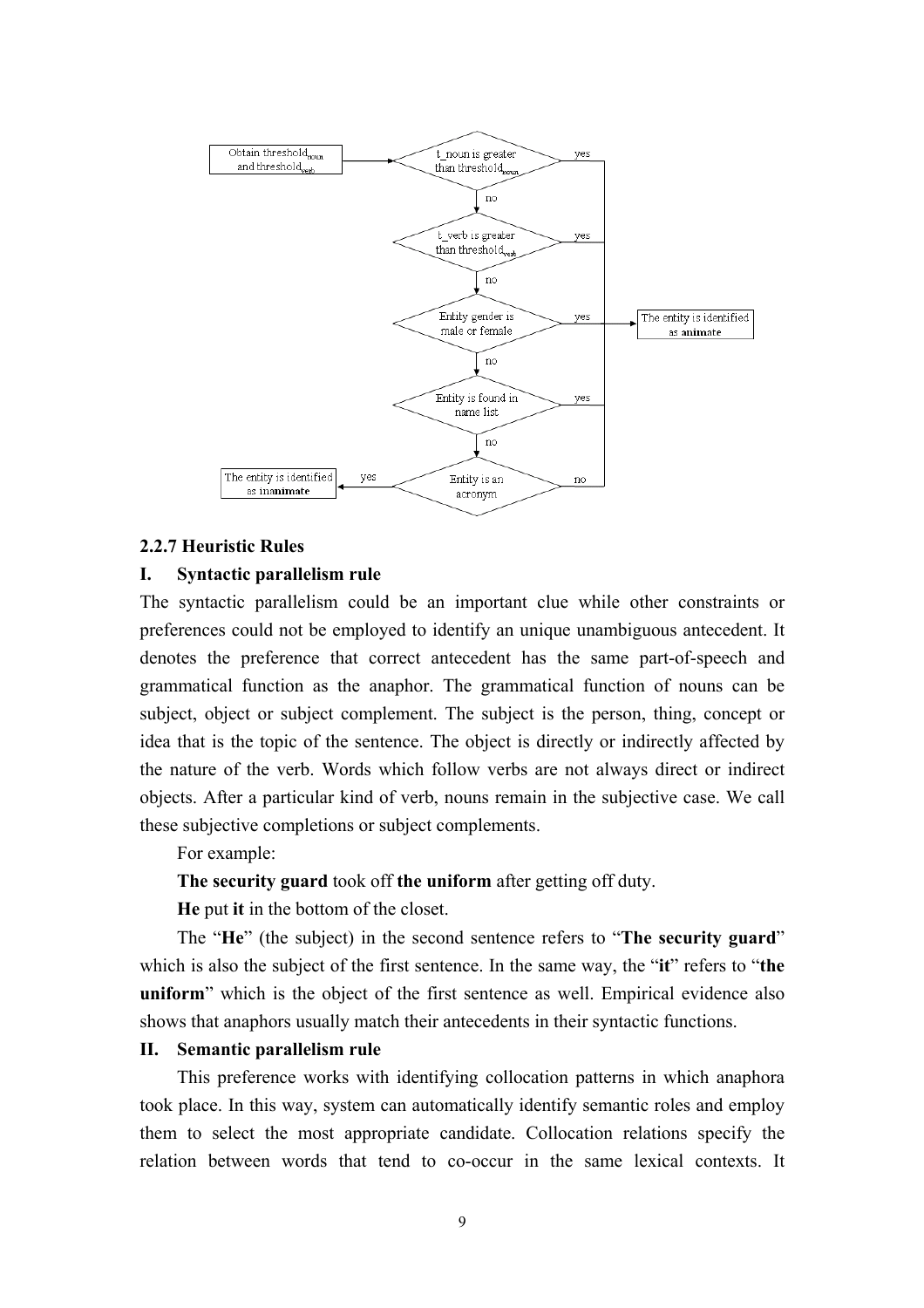emphasizes that noun phrases which have the same semantic role as the anaphor are favored.

### **III. Definiteness rule**

Definiteness is a category concerned with the grammaticalization of identifiability and nonidentifiability of referents. A definite noun phrase is a noun phrase that starts with the word "the", for example, "the young lady" is a definite noun phrase. Definite noun phrases which can be identified uniquely are more likely to be the antecedent of anaphors than indefinite ones.

## **IV. Mention Frequency rule**

Iterated items in the context are regarded as the likely candidates for the antecedent of an anaphor. Generally, the high frequent mentioned items denote the focus of the topic as well as the most likely candidate.

## **V. Sentence recency rule**

Recency information is employed by most of the implementations for anaphora resolution. In [Lappin, 94] the recency factor is the one with highest weight among a set of factors that influence the choice of antecedent. The recency factor states that if there are two (or more) candidate antecedents for an anaphor and all of these candidates satisfy the consistency restrictions for the anaphor (i.e. they are qualified candidates) then the most recent one (the one closest to the anaphor) is chosen. In [Mitkov et al., 01], the average distance (in sentences) between the anaphor and the antecedent is 1.3, and the average distance in noun phrases is 4.3 NPs.

## **VI. Non-prepositional noun phrase rule**

A noun phrase not contained in another noun phrase is favored as the possible candidate. This condition can be explained from the perspective of functional ranking: subject > direct object > indirect object. A noun phrase embedded in a prepositional noun phrase is usually an indirect object.

## **VII. Conjunction constraint rule**

Conjunctions are usually used to link words, phrases and clauses. If the candidate is connected with the anaphor by a conjunction, they can hardly have anaphora relation.

For example:

Mr. Brown teaches in a high school. Both **Jane** and **he** enjoy watching the movies in the weekend.

## **2.3 The Brown Corpus**

The training and testing text are selected randomly from the Brown corpus. The Corpus is divided into 500 samples of about 2000 words each. The samples represent a wide range of styles and varieties of prose. The main categories are listed in figure 5.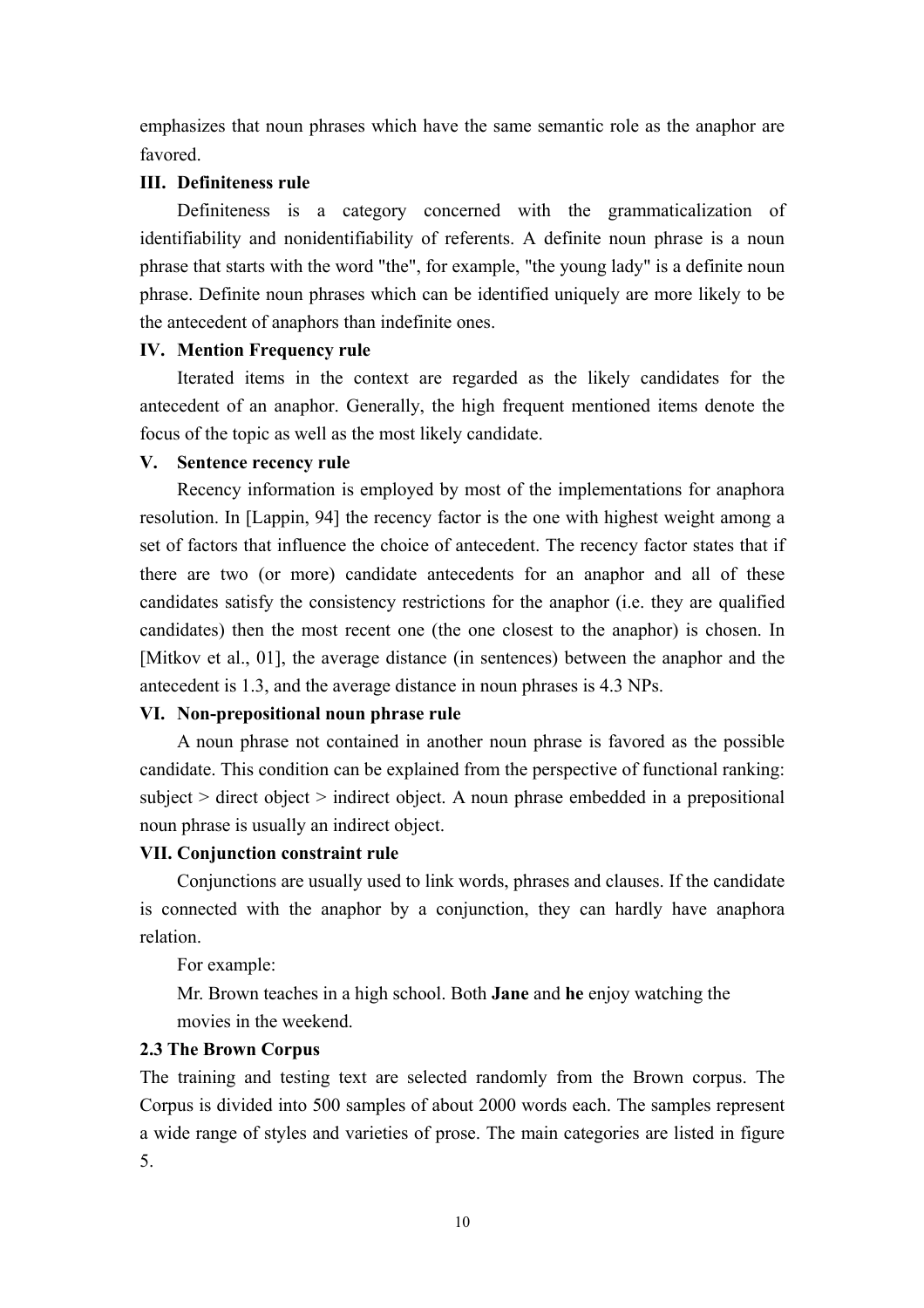| А. | Press: Reportage         | Л  | Learned                       |
|----|--------------------------|----|-------------------------------|
| B. | Press: Editorial         | K  | General Fiction               |
|    | Press: Reviews           | L. | Mystery and Detective Fiction |
| D. | Religion                 | M. | Science Fiction               |
| Е. | Skills and Hobbies       | N. | Adventure and Western Fiction |
| F. | Popular Lore             | P. | Romance and Love Story        |
| G. | Biography, Memoirs, etc. | R. | Humor                         |
| H  | Miscellaneous            |    |                               |

Figure 5: Categories of the Brown corpus.

### **2.4 System functions**

The main system window is shown in figure 6. The text editor is used to input raw text without any annotations and shows the analyzed result. The POS tagger component takes the input text and outputs tokens, lemmas, most likely tags and the number of alternative tags. NP chunker makes use of finite state machine (FSM) to recognize strings belong to a specified regular set.

| Anaphora Resolution System        | $\Box$ o $\mathbf{X}$                                                                  |
|-----------------------------------|----------------------------------------------------------------------------------------|
| File POS Noun Phrase Resolve Exit |                                                                                        |
| 日- AR SYSTEM                      | Text<br>POS   Noun Phrase   Name List   WordNet   Anaphor   Output                     |
| TEXT Editor                       | It is not news that Nathan Milstein is a wizard of the violin. Certainly not in        |
| POS Tagger<br>NP Chunker          | Orchestra hall where he has played countless recitals, and Thursday night he elebrated |
| A NAME Gazetteer                  | his 20th season with the Chicago Symphony orchestra, playing with his own slashing,    |
| WORDNET                           | demon-ridden cadenza melting into the high, pale, pure and lovely song with which a    |
| Resolver                          | violinist unlocks the heart, or forever finds it closed.                               |
|                                   |                                                                                        |
|                                   |                                                                                        |
|                                   |                                                                                        |
|                                   |                                                                                        |
|                                   |                                                                                        |
|                                   |                                                                                        |
|                                   |                                                                                        |
|                                   |                                                                                        |
|                                   |                                                                                        |
|                                   |                                                                                        |
|                                   |                                                                                        |
|                                   |                                                                                        |
|                                   |                                                                                        |
|                                   |                                                                                        |
|                                   |                                                                                        |
|                                   |                                                                                        |
|                                   |                                                                                        |
|                                   |                                                                                        |
|                                   |                                                                                        |
|                                   | Clear                                                                                  |
|                                   |                                                                                        |

Figure 6: The main system window.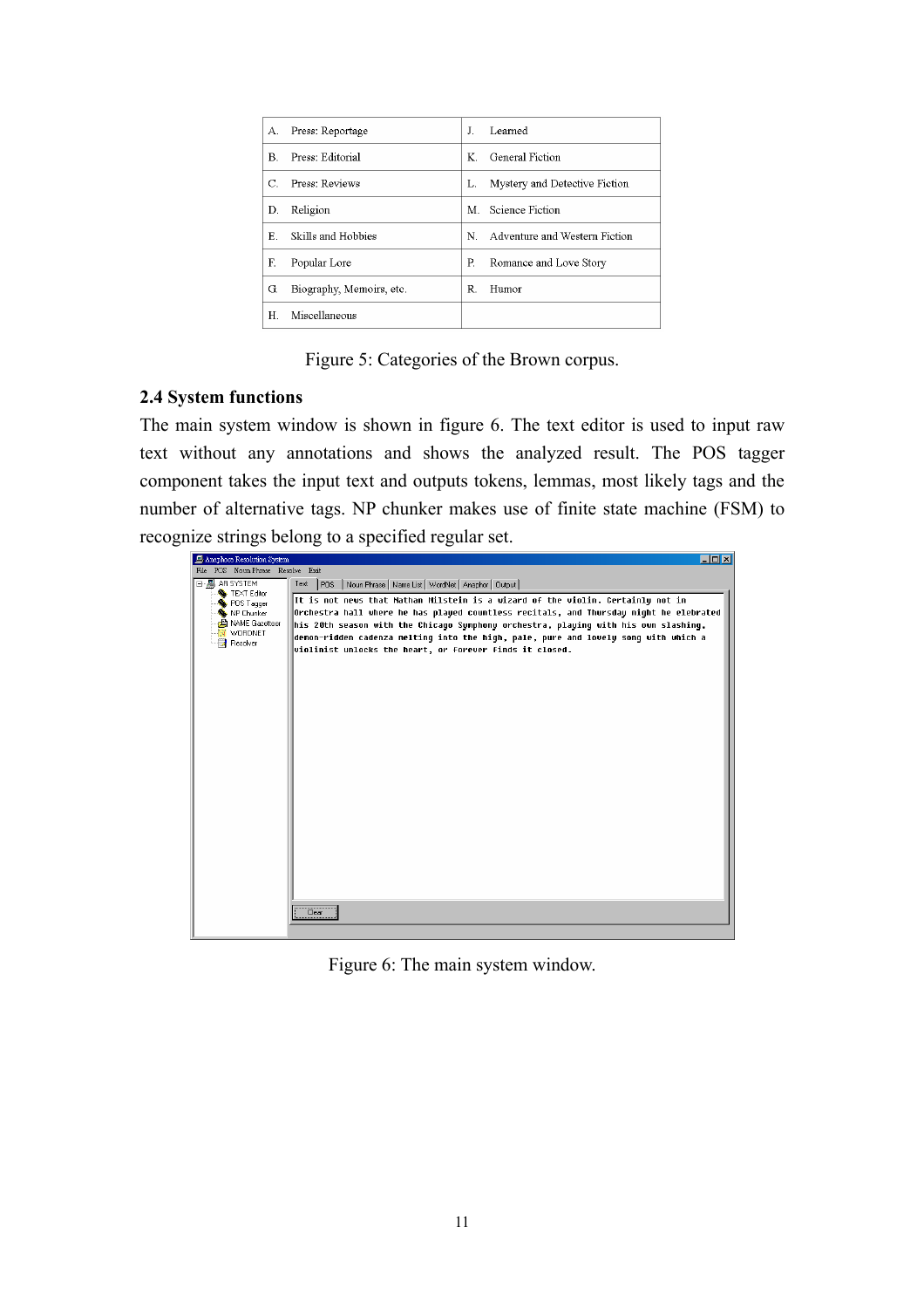| Anaphora Resolution System        |                                                                 | $\Box$ D $\Box$                             |  |  |
|-----------------------------------|-----------------------------------------------------------------|---------------------------------------------|--|--|
| File POS Noun Phrase Resolve Exit |                                                                 |                                             |  |  |
| 日- 5 AR SYSTEM<br>TEXT Editor     | Text   POS   Noun Phrase   Name List   WordNet Anaphor   Output |                                             |  |  |
| POS Tagger                        | $\sqrt{1}t=1=1$                                                 | < <pleonastic it="">&gt; =-1=1</pleonastic> |  |  |
| NP Chunker                        | $he=2=7$                                                        | Nathan Milstein=1=6                         |  |  |
| day NAME Gazetteer                | $he=2=16$                                                       | Nathan Milstein=1=6                         |  |  |
| WORDNET<br>獅<br>Resolver          | $\ln i$ s=2=18                                                  | Nathan Milstein=1=6                         |  |  |
|                                   | his=2=29                                                        | Nathan Milstein=1=6                         |  |  |
|                                   | it=2=57                                                         | the heart=2=51                              |  |  |
|                                   |                                                                 |                                             |  |  |
|                                   |                                                                 |                                             |  |  |
|                                   |                                                                 |                                             |  |  |
|                                   |                                                                 |                                             |  |  |
|                                   |                                                                 |                                             |  |  |
|                                   |                                                                 |                                             |  |  |
|                                   |                                                                 |                                             |  |  |
|                                   |                                                                 |                                             |  |  |
|                                   |                                                                 |                                             |  |  |
|                                   |                                                                 |                                             |  |  |
|                                   |                                                                 |                                             |  |  |
|                                   | Display                                                         |                                             |  |  |
|                                   |                                                                 |                                             |  |  |
|                                   | Clear                                                           |                                             |  |  |
|                                   |                                                                 |                                             |  |  |
|                                   |                                                                 |                                             |  |  |
|                                   |                                                                 |                                             |  |  |
|                                   |                                                                 |                                             |  |  |
|                                   |                                                                 |                                             |  |  |

Figure 7: Anaphora pairs.

 After performing the selection procedure, the most appropriate antecedent is chosen to match each anaphor in the text. Figure 7 illustrates the result of anaphora pairs in each line in which sentence number and word number are attached to the end of the entities. For example, the "it" in the first word of the first sentence denotes a pleonastic-it and the other "it" in the  $57<sup>th</sup>$  word of the second sentence refers to "the heart". Figure 8 shows the original text input with antecedent annotation followed each anaphor in the text. All the annotations are highlighted to make it easy to carry out the subsequent testing purposes.



Figure 8: Anaphor with antecedent annotation.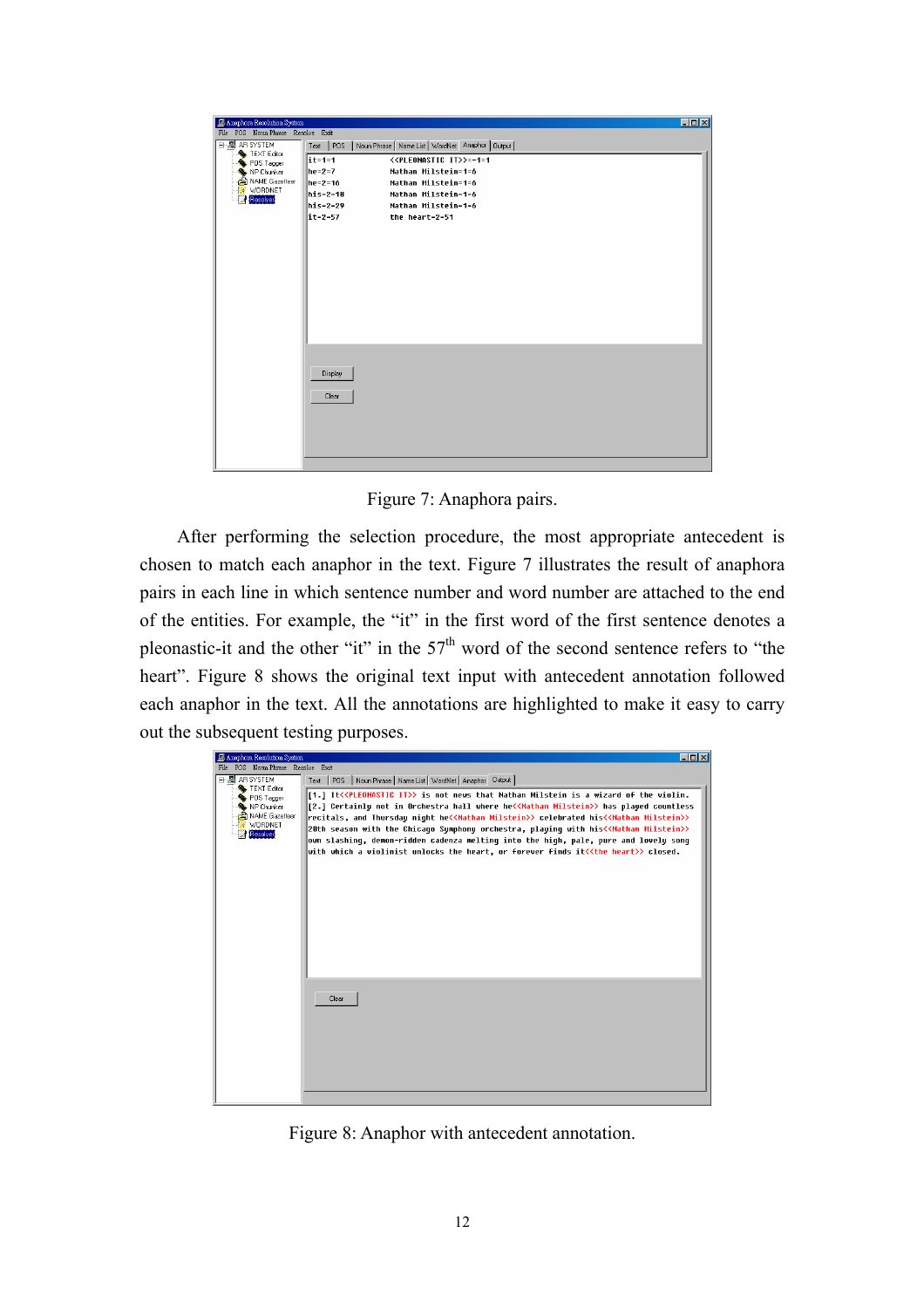# **3. Experimental Results and Analysis**

| <b>Operating System</b> | Microsoft Windows 2000 Advanced Server |  |  |  |
|-------------------------|----------------------------------------|--|--|--|
| Main Processor          | AMD Athlon K7 866MHZ                   |  |  |  |
| Main Memory             | 256 MB SDRAM                           |  |  |  |
| Graphic Card            | NVIDIA Geforce2 Mx 32M                 |  |  |  |
| Programming language    | Borland C <sup>++</sup> Builder 5.0    |  |  |  |

The proposed system is developed in the following environment (table 2).

| Table 2: System environment. |  |  |
|------------------------------|--|--|

The evaluation task is based on random texts selected from the Brown corpus of different genres. There are 14,124 words, 2,970 noun phrases and 530 anaphors in the testing data. Two baseline models are set up to compare the effectiveness with our proposed anaphora resolution (AR) system. The first baseline model (called baseline subject) performs the number and gender agreement between candidates and anaphors, and then chooses the most recent subject as the antecedent from the candidate set. The second baseline model (called baseline recent) performs a similar procedure but it selects the most recent noun phrase as the antecedent which matches the number and gender agreement with the anaphor. The measurement can be calculated as follows:

$$
Success Rate = \frac{number\ of\ correctly\ resolved\ anaphors}{number\ of\ all\ anaphors}
$$
 (5)

In the result of our experiment baseline subject (table 3), there are 41% of antecedents can be identified by finding the most recent subject, however, only 17% of antecedents can be resolved by means of selecting the most recent noun phrase with the same gender and number agreement to anaphors.

| Genre     | Baseline subject | <b>Baseline recent</b> |
|-----------|------------------|------------------------|
| Reportage | 52%              | 26%                    |
| Editorial | 48%              | 15%                    |
| Reviews   | 32%              | 13%                    |
| Religion  | 44%              | 22%                    |
| Skills    | 41%              | 13%                    |
| Lore      | 31%              | 11%                    |
| Average   | 41%              | 17%                    |

Table 3: Success rate of baseline models.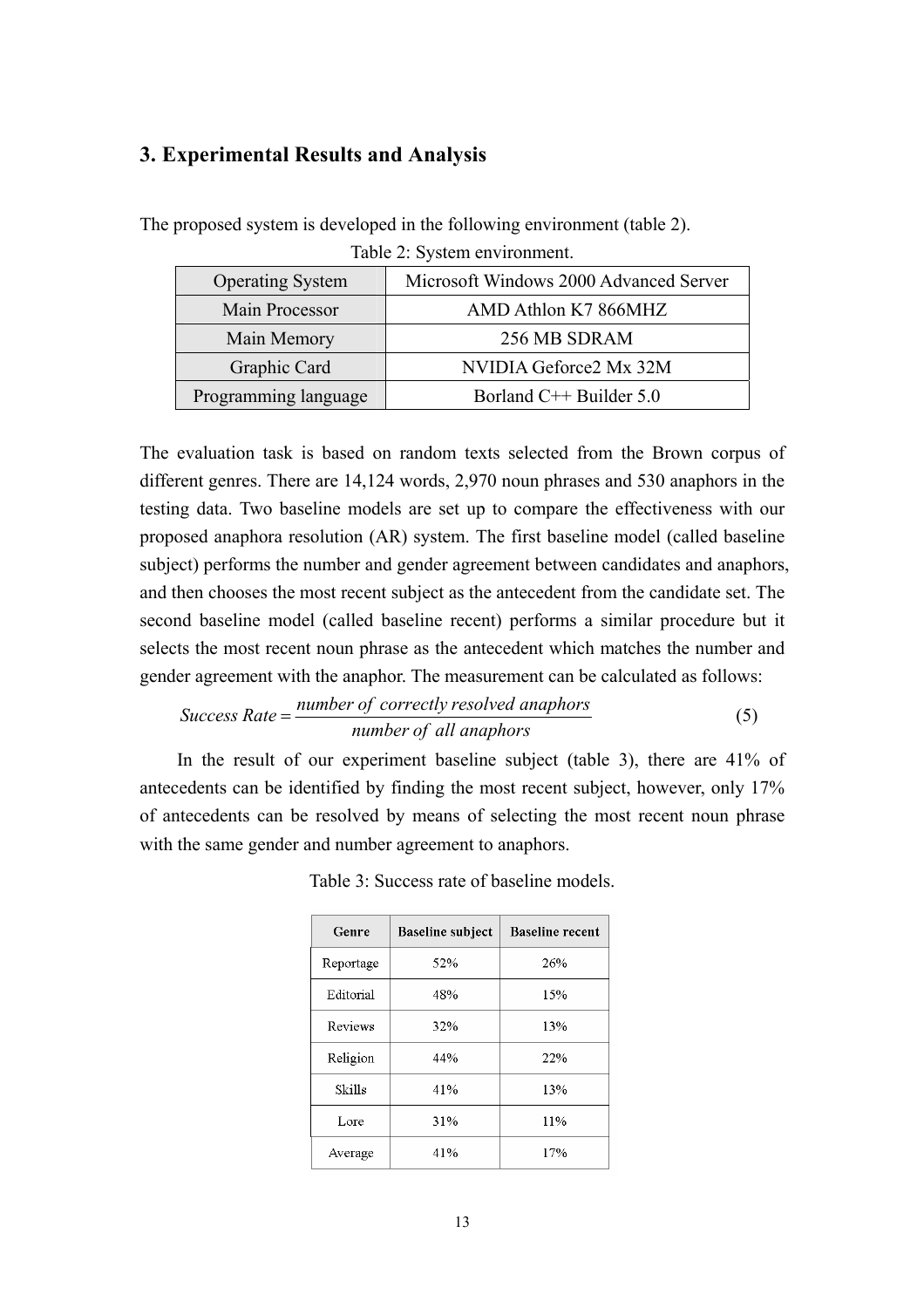Figure 9 presents the distribution of sentence distance between antecedents and anaphors. The value 0 denotes intra-sentential anaphora and other values mean inter-sentential anaphora. Figure 10 shows the average word distance distribution with respect to each genre. The identification of pleonastic-it can be achieved to 89% accuracy (table 4).



Figure 9: Referential sentence distance distribution.



Figure 10: Referential word distance distribution.

Table 4: Pleonastic-it identification.

|       | Number of | Anaphoric  | Number of     | Ratio of | Accuracy of                 |
|-------|-----------|------------|---------------|----------|-----------------------------|
|       | Anaphora  | expression | Pleonastic-it |          | Pleonastic-it dentification |
| Total | 530       | 483        | 47            | $9\%$    | 89%                         |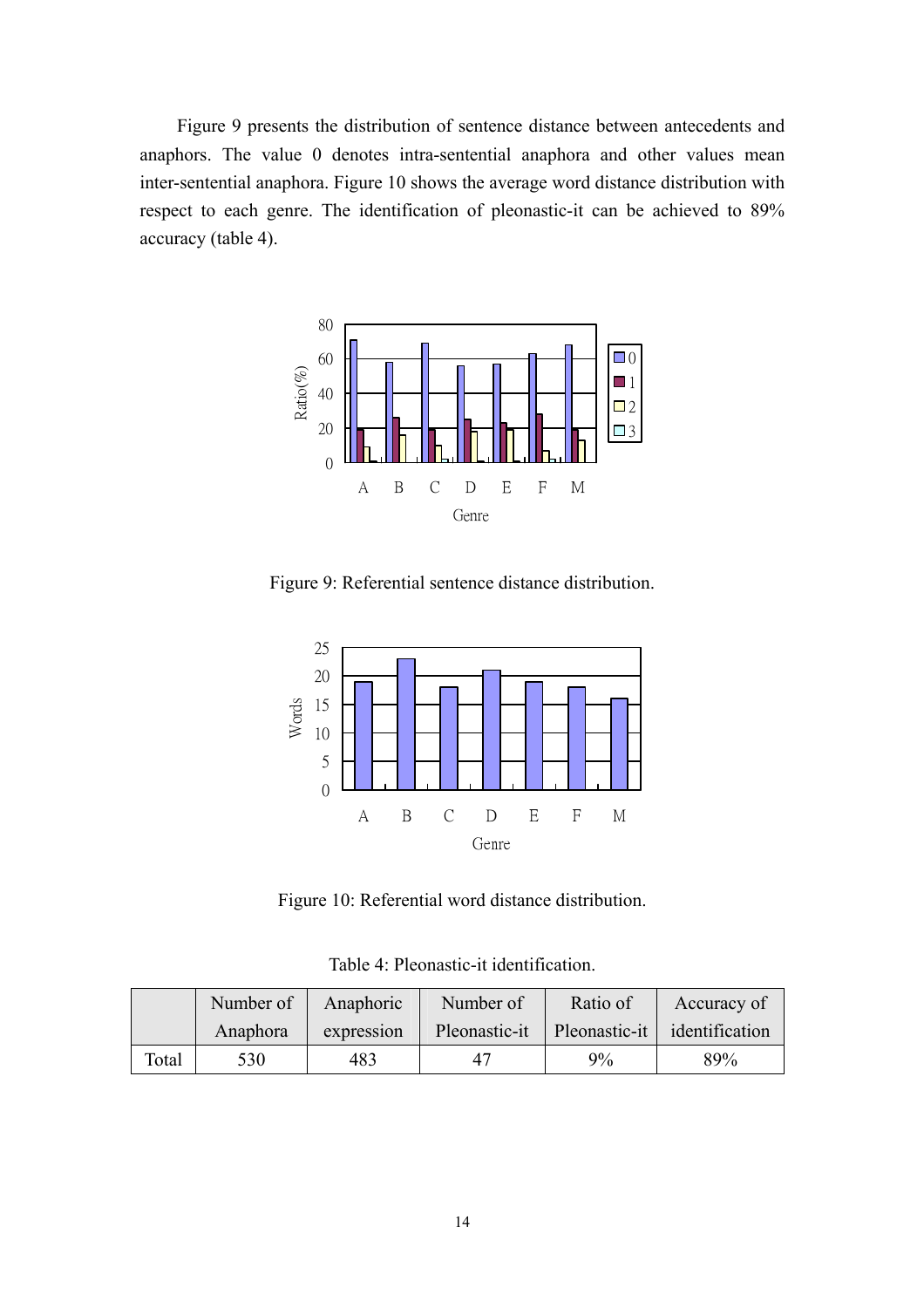The evaluation result of our system which applies animacy agreement and heuristic rules for resolution is listed in table 5. It also contains the results for each individual genre of testing data and the overall success rate reaches 77%.

| Genre         | Words | <b>Lines</b> | <b>NPs</b> | <b>Anims</b> | <b>Anaphors</b> | <b>Success Rate</b> |
|---------------|-------|--------------|------------|--------------|-----------------|---------------------|
| Reportage     | 1972  | 90           | 488        | 110          | 52              | 80%                 |
| Editorial     | 1967  | 95           | 458        | 54           | 54              | 80%                 |
| Reviews       | 2104  | 113          | 480        | 121          | 92              | 79%                 |
| Religion      | 2002  | 80           | 395        | 75           | 68              | 76%                 |
| <b>Skills</b> | 2027  | 89           | 391        | 67           | 89              | 78%                 |
| Lore          | 2018  | 75           | 434        | 51           | 69              | 69%                 |
| Fiction       | 2034  | 120          | 324        | 53           | 106             | 79%                 |
| Total         | 14124 | 662          | 2970       | 531          | 530             | 77%                 |

Table 5: Success rate of AR system.

## **4. Conclusion and Future Work**

In this paper, the WordNet ontology and heuristic rules are adopted to the anaphora resolution. The recognition of animacy entities and gender features in the discourses is helpful to the promotion of resolution accuracy. The proposed system is able to deal with intra-sentential and inter-sentential anaphora in English text and includes an appropriate treatment of pleonastic pronouns. From experiment results, our proposed method is comparable with prior works using fully parsing of the text. In contrast to most anaphora resolution approaches, our system benefits from the recognition of animacy occurrence and operates in fully automatic mode to achieve optimal performance. With the growing interest in natural language processing and its various applications, anaphora resolution is worth considering for further message understanding and the consistency of discourses.

Our future work will be directed into following studies:

- 1. Extending the set of anaphor being processed:
	- This analysis aims at identifying instances (such as definite anaphor) that could be useful in anaphora resolution.
- 2. Resolving nominal coreference: The language resource WordNet can be utilized to identify the coreference relation on the basis of synonymy/hypernym/hyponym relation.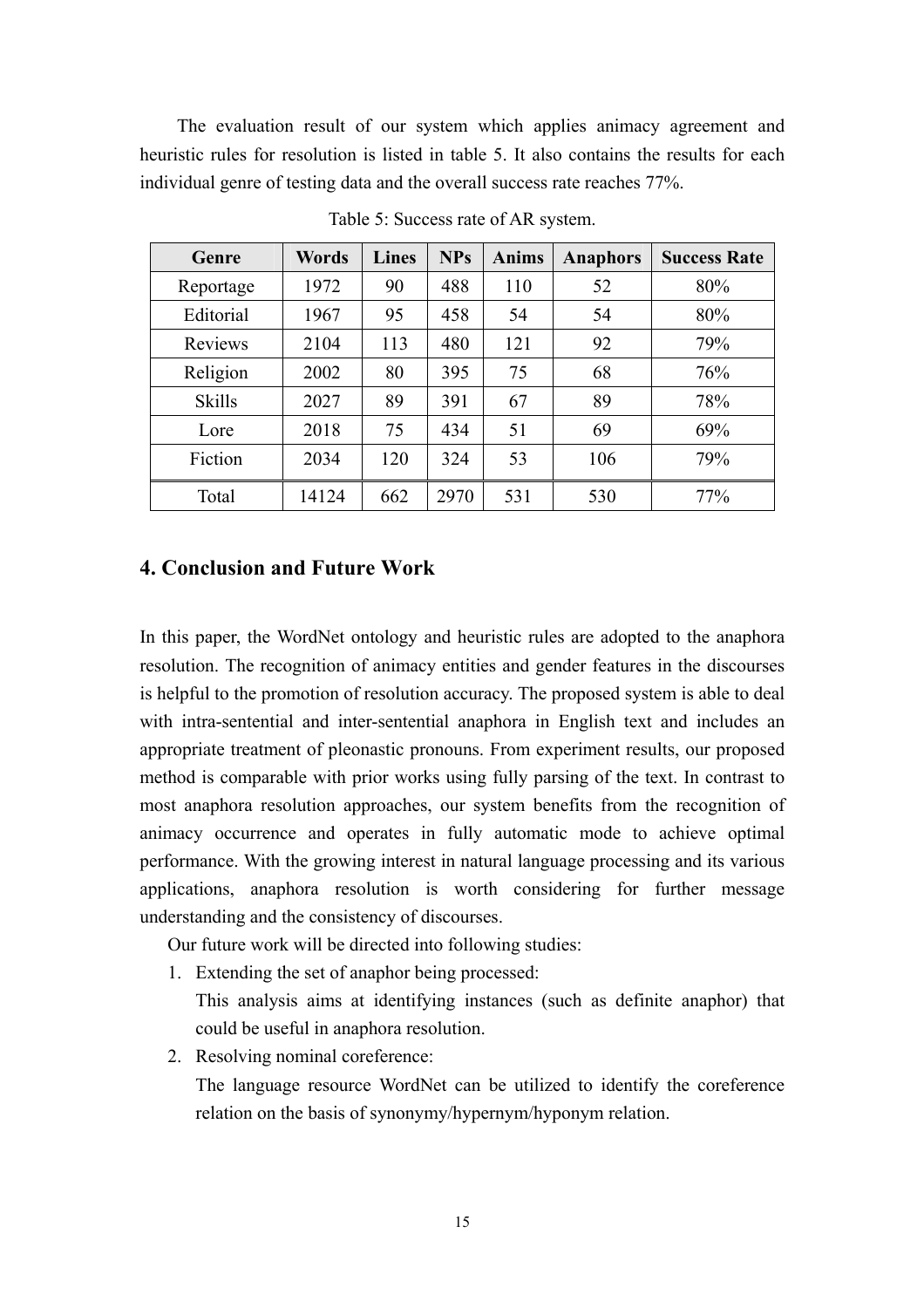### **References**

- Aarts Jan, Henk Barkema and Nelleke Oostdijk (1997), "The TOSCA-ICLE Tagset: Tagging Manual", TOSCA Research Group for Corpus Linguistics.
- Baldwin, Breck (1997), "CogNIAC: high precision coreference with limited knowledge and linguistic resources", Proceedings of the ACL'97/EACL'97 workshop on Operational factors in practical, robust anaphora resolution, pp. 38-45.
- Bontcheva, Kalina, Marin Dimitrov, Diana Maynard and Valentin Tablan (2002), "Shallow Methods for Named Entity Coreference Resolution", Proceedings of TRAITEMENT AUTOMATIQUE DES LANGUES NATURELLES (TALN), pp. 24-32.
- Cardie, Claire and Kiri Wagstaff (1999), "Noun Phrase Coreference as Clustering", Proceedings of the Joint Conference on Empirical Methods in Natural Language Processing and Very Large Corpora.
- Chen, Kuang-hua and Hsin-Hsi Chen (1994), "Extracting Noun Phrases from Large-Scale Texts: A Hybrid Approach and Its Automatic Evaluation", Proceedings of the 32nd ACL Annual Meeting, 1994, pp. 234-241.
- Dagan, Ido and Alon Itai (1990), "Automatic processing of large corpora for the resolution of anaphora references", Proceedings of the 13th International Conference on Computational Linguistics (COLING'90), Vol. III, 1-3, Helsinki, Finland.
- Denber, Michel (1998), "Automatic resolution of anaphora in English", Technical report, Eastman Kodak Co.
- Evans, Richard and Constantin Orasan (2000), "Improving anaphora resolution by identifying animate entities in texts", In Proceedings of DAARC-2000.
- Ge, Niyu, John Hale and Eugene Charniak (1998), "A Statistical Approach to Anaphora Resolution", Proceedings of the Sixth Workshop on Very Large Corpora (COLING-ACL98), pp.161-170.
- Kennedy, Christopher and Branimir Boguraev (1996), "Anaphora for everyone: Pronominal anaphora resolution without a parser", Proceedings of the  $16<sup>th</sup>$ International Conference on Computational Linguistics, pp.113-118.
- Lappin, Shalom and Herbert Leass (1994), "An Algorithm for Pronominal Anaphora Resolution", Computational Linguistics, Volume 20, Part 4, pp. 535-561.
- Miller, George (1993), "Nouns in WordNet: A Lexical Inheritance System", Journal of Lexicography, pp. 245-264.
- Mitkov, Ruslan (1998), "Robust pronoun resolution with limited knowledge", Proceedings of the 18th International Conference on Computational Linguistics (COLING'98)/ACL'98 Conference Montreal, Canada. pp. 869-875.